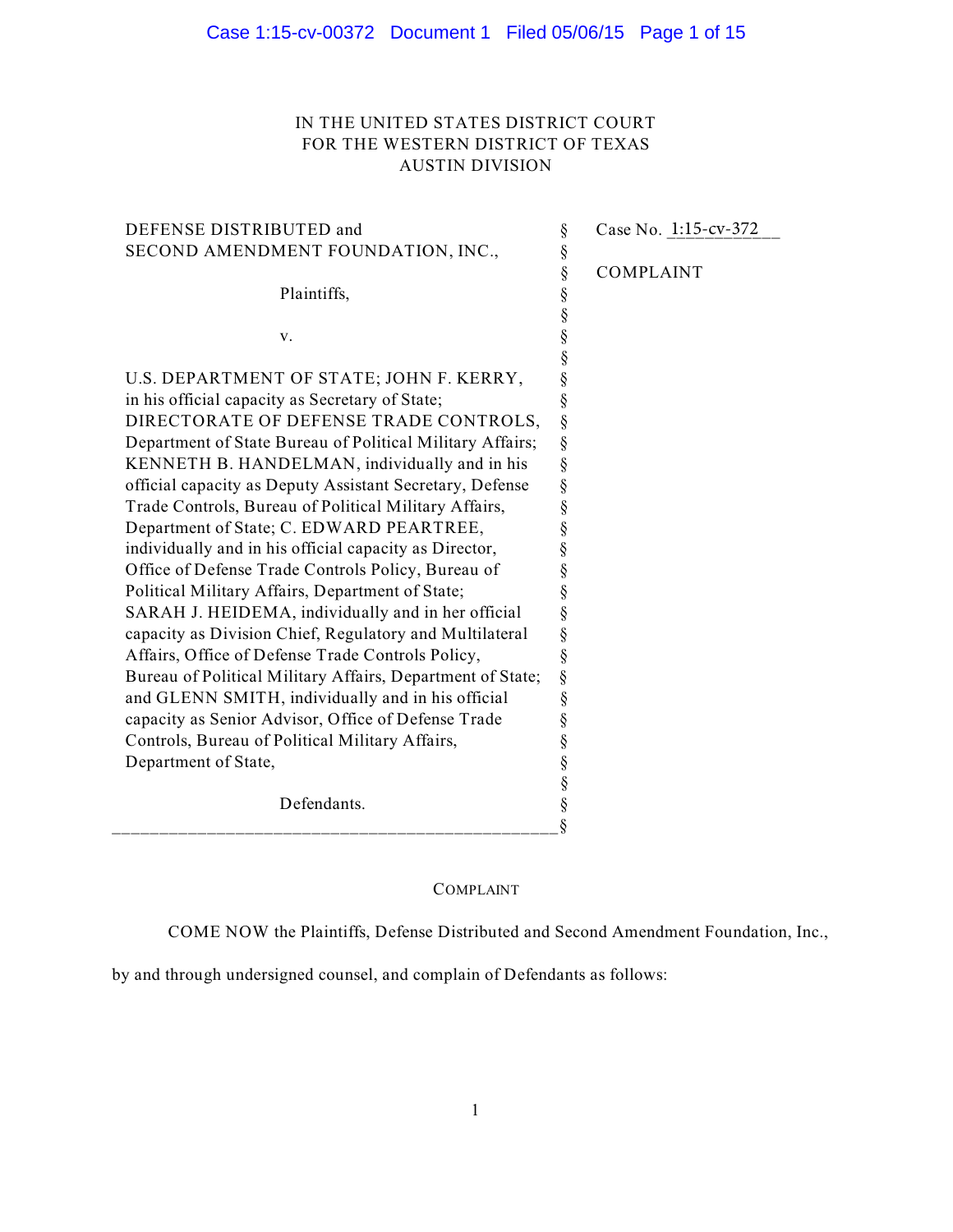#### **INTRODUCTION**

"Any system of prior restraints of expression comes to this Court bearing a heavy presumption against its constitutional validity." *Bantam Books, Inc.* v. *Sullivan*, 372 U.S. 58, 70 (1963). The prior restraint system challenged here cannot overcome its presumption of invalidity.

Contrary to the Justice Department's warning that such actions are unconstitutional, Defendants unlawfully apply the International Traffic in Arms Regulations, 22 C.F.R. Part 120 *et seq*. ("ITAR") to prohibit and frustrate Plaintiffs' public speech, on the Internet and other open forums, regarding arms in common use for lawful purposes. Defendants' censorship of Plaintiffs' speech, and the ad hoc, informal and arbitrary manner in which that scheme is applied, violate the First, Second, and Fifth Amendments to the United States Constitution. Plaintiffs are entitled to declaratory and injunctive relief barring any further application of this prior restraint scheme, and to recover money damages to compensate for the harm such application has already caused.

### *The Parties*

1. Plaintiff Defense Distributed is a Texas corporation organized under the laws of the State of Texas, whose headquarters are located in Austin, Texas, and whose principal place of business is located in Austin, Texas. Defense Distributed was organized and is operated for the purpose of defending the civil liberty of popular access to arms guaranteed by the United States Constitution through facilitating global access to, and the collaborative production of, information and knowledge related to the three-dimensional ("3D") printing of arms; and to publish and distribute, at no cost to the public, such information and knowledge on the Internet in promotion of the public interest.

2. Plaintiff Second Amendment Foundation, Inc. ("SAF") is a non-profit membership organization incorporated under the laws of Washington with its principal place of business in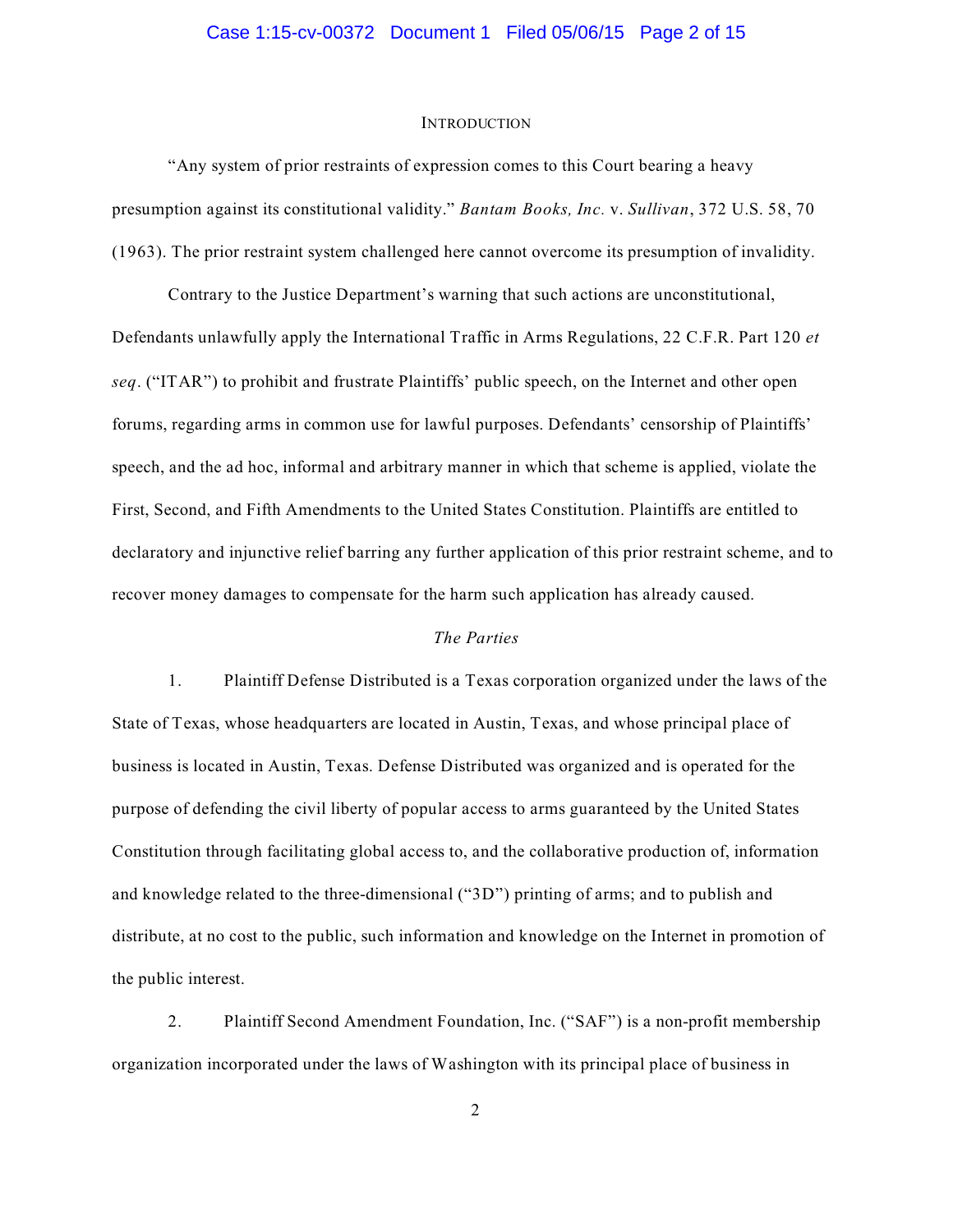# Case 1:15-cv-00372 Document 1 Filed 05/06/15 Page 3 of 15

Bellevue, Washington. SAF has over 650,000 members and supporters nationwide, including Texas. The purposes of SAF include promoting the exercise of the right to keep and bear arms; and education, research, publishing and legal action focusing on the constitutional right to privately own and possess firearms, and the consequences of gun control. SAF brings this action on behalf of its members.

3. Defendant the United States Department of State is an executive agency of the United States government responsible for administering and enforcing the ITAR under the authority of the Arms Export Control Act of 1976, 22 U.S.C. § 2778, *et seq*. ("AECA").

4. Defendant John F. Kerry is sued in his official capacity as the Secretary of the Department of State. In this capacity, he is responsible for the operation and management of the Department, and this includes the operation and management of the Directorate of Defense Trade Controls ("DDTC") and administration and enforcement of the ITAR.

5. Defendant DDTC is a subordinate unit within the Department of State Bureau of Political and Military Affairs responsible for administering and enforcing the ITAR.

6. Defendant Kenneth B. Handelman is sued individually and in his official capacity as the Deputy Assistant Secretary of State for Defense Trade Controls in the Bureau of Political-Military Affairs. In his official capacity, Handelman is responsible for the operation and management of DDTC, and this includes administration and enforcement of the ITAR.

7. Defendant C. Edward Peartree is sued individually and in his official capacity as the Director of the Office of Defense Trade Controls Policy Division. In his official capacity, he is responsible for administration of the ITAR, including ITAR's commodity jurisdiction procedures; implementation of regulatory changes as a result of defense trade reforms; and providing guidance to industry on ITAR requirements.

3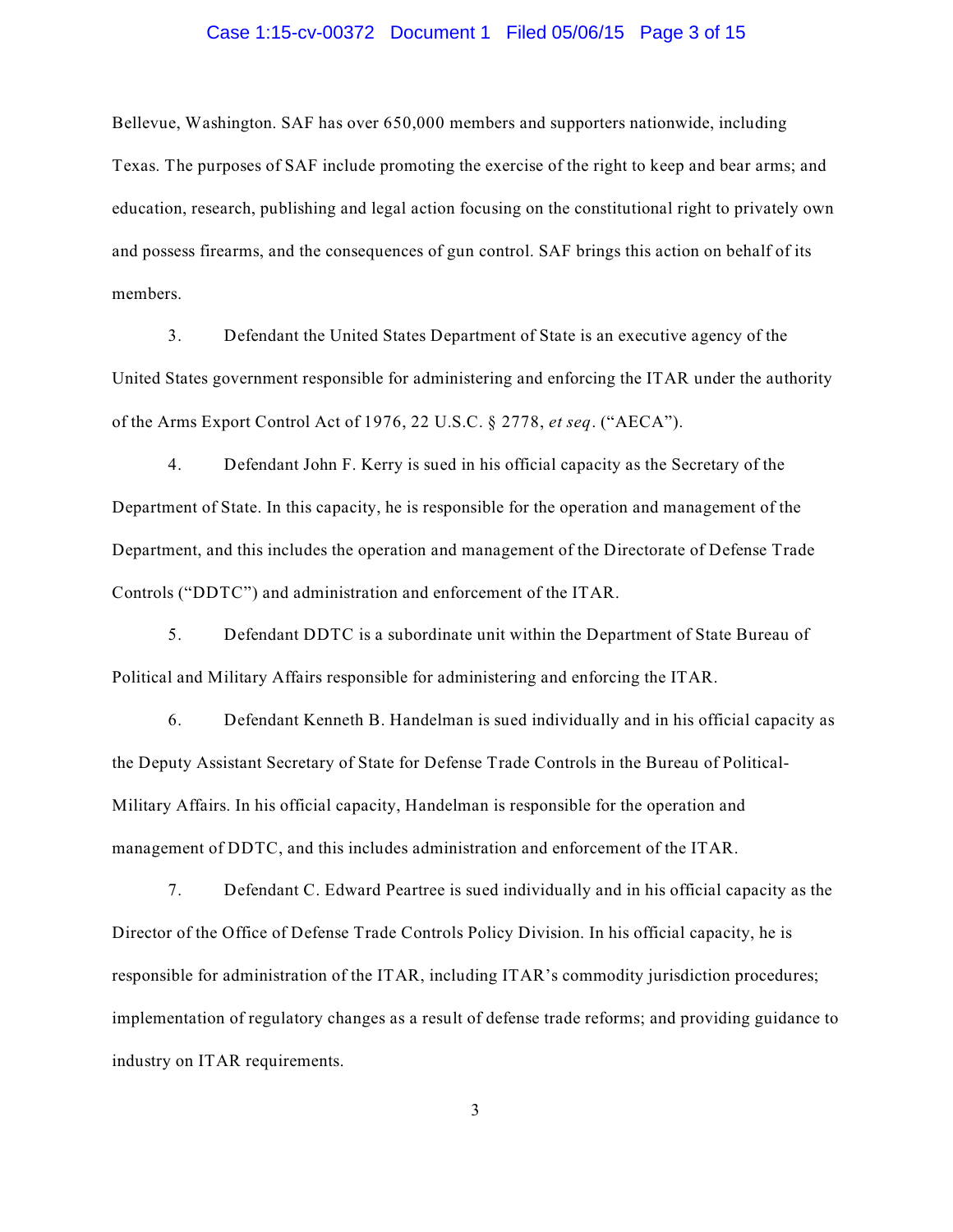# Case 1:15-cv-00372 Document 1 Filed 05/06/15 Page 4 of 15

8. Defendant Sarah Heidema is sued individually and in her official capacity as the Division Chief, Regulatory and Multilateral Affairs, Office of Defense Trade Controls Policy. In her official capacity, she is responsible for administration of the ITAR, implementation of regulatory changes as a result of defense trade reforms, and providing guidance to industry on ITAR requirements.

9. Defendant Glenn Smith is sued individually and in his official capacity as the Senior Advisor, Office of Defense Trade Controls. At times relevant to this Complaint, Smith served as the Chief of the DDTC Enforcement Division. In that official capacity, Smith was responsible for enforcing ITAR requirements.

### JURISDICTION AND VENUE

10. This Court has subject-matter jurisdiction over this action pursuant to 28 U.S.C. §§ 1331, 1343, 2201, and 2202.

11. Venue lies in this Court pursuant to 28 U.S.C.  $\S$  1391(e)(1)(B) and (C), as a substantial part of the events and omissions giving rise to the claim occurred, and the Plaintiff resides, within the Western District of Texas.

# STATEMENT OF FACTS

# *Defendants' Prior Restraint Scheme*

12. The AECA affords the President limited control over the export of "defense articles." 22 U.S.C. § 2778(a)(1). Although the AECA does not expressly authorize control over "technical data," the ITAR, which implements the Act, includes "technical data" within its definition of "defense articles." 22 C.F.R. § 120.6.

13. The ITAR broadly defines "technical data" as information "required for the design, development, production, manufacture, assembly, operation, repair, testing, maintenance or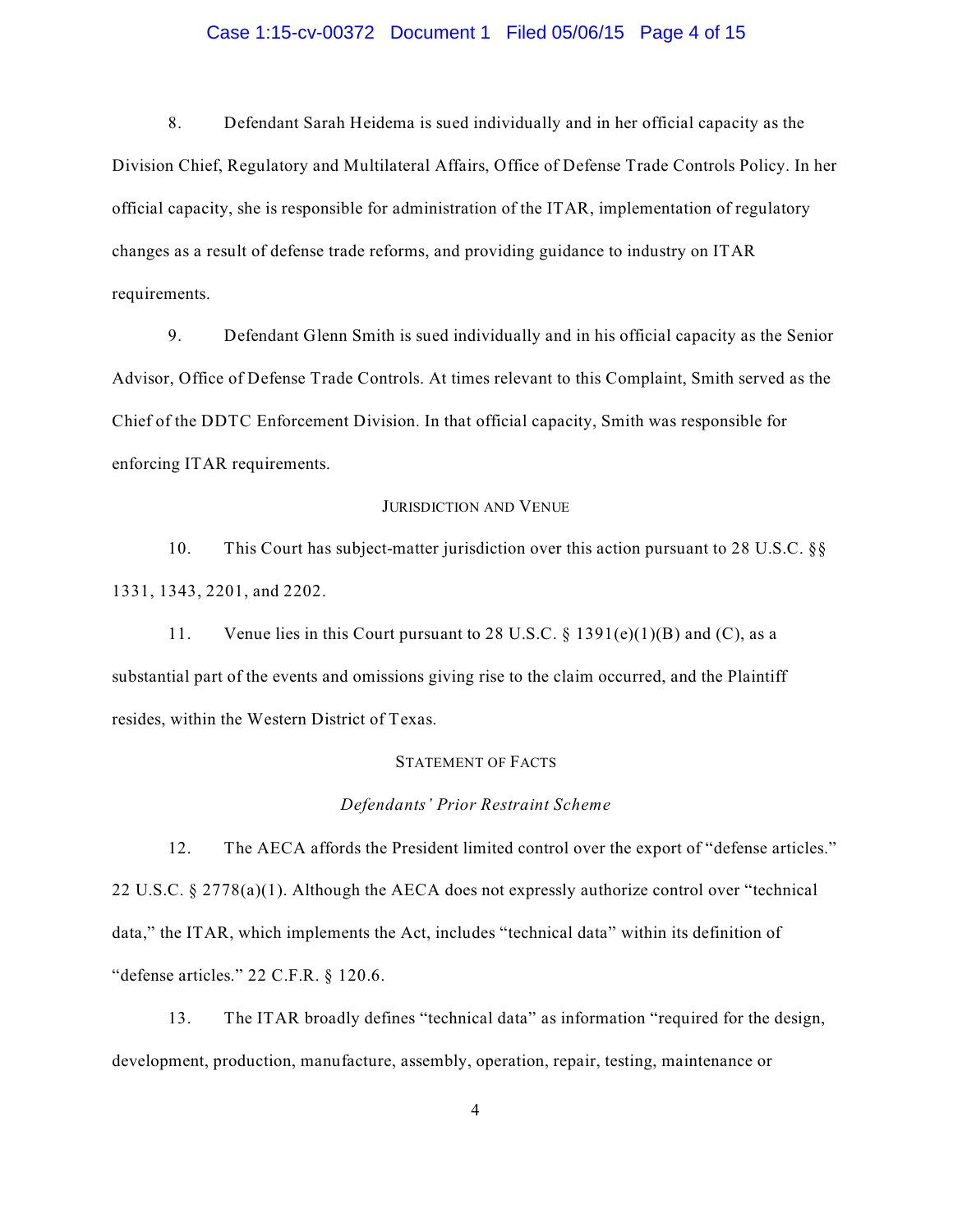# Case 1:15-cv-00372 Document 1 Filed 05/06/15 Page 5 of 15

modification of defense articles." 22 C.F.R. § 120.10. This includes "information in the form of blueprints, drawings, photographs, plans, instructions or documentation" and "software" "directly related to defense articles." *Id.*

14. The ITAR requires advance government authorization to export technical data. Criminal penalties for unauthorized exports of technical data and other violations of the ITAR include, inter alia, prison terms of up to twenty (20) years and fines of up to \$1,000,000 per violation. 22 U.S.C. § 2778(c). Civil penalties include fines of up to \$500,000 per violation. 22 U.S.C. § 2778(e).

15. The scope of technical data subject to ITAR control, as described on the U.S. Munitions List ("USML"), 22 C.F.R. § 121.1, is vague, ambiguous, and complex. Defendants constantly change, without notice, their views of what this scope entails.

16. Accordingly, Americans have submitted thousands of written requests, known as "commodity jurisdiction requests," to Defendant DDTC, operated by the individual Defendants, for official determinations as to ITAR's scope.

17. From 1969 to 1984, Footnote 3 to former ITAR Section 125.11 implied that the ITAR imposed a prepublication approval requirement on publications of privately generated ITAR-controlled technical data, stating that "[t]he burden for obtaining appropriate U.S. Government approval for the publication of technical data falling within the definition in § 125.01, including such data as may be developed under other than U.S. Government contract, is on the person or company seeking publication."

18. Beginning in 1978, the U.S. Department of Justice's Office of Legal Counsel issued a series of written opinions advising Congress, the White House, and the Department of State that the use of the ITAR to impose a prior restraint on publications of privately generated unclassified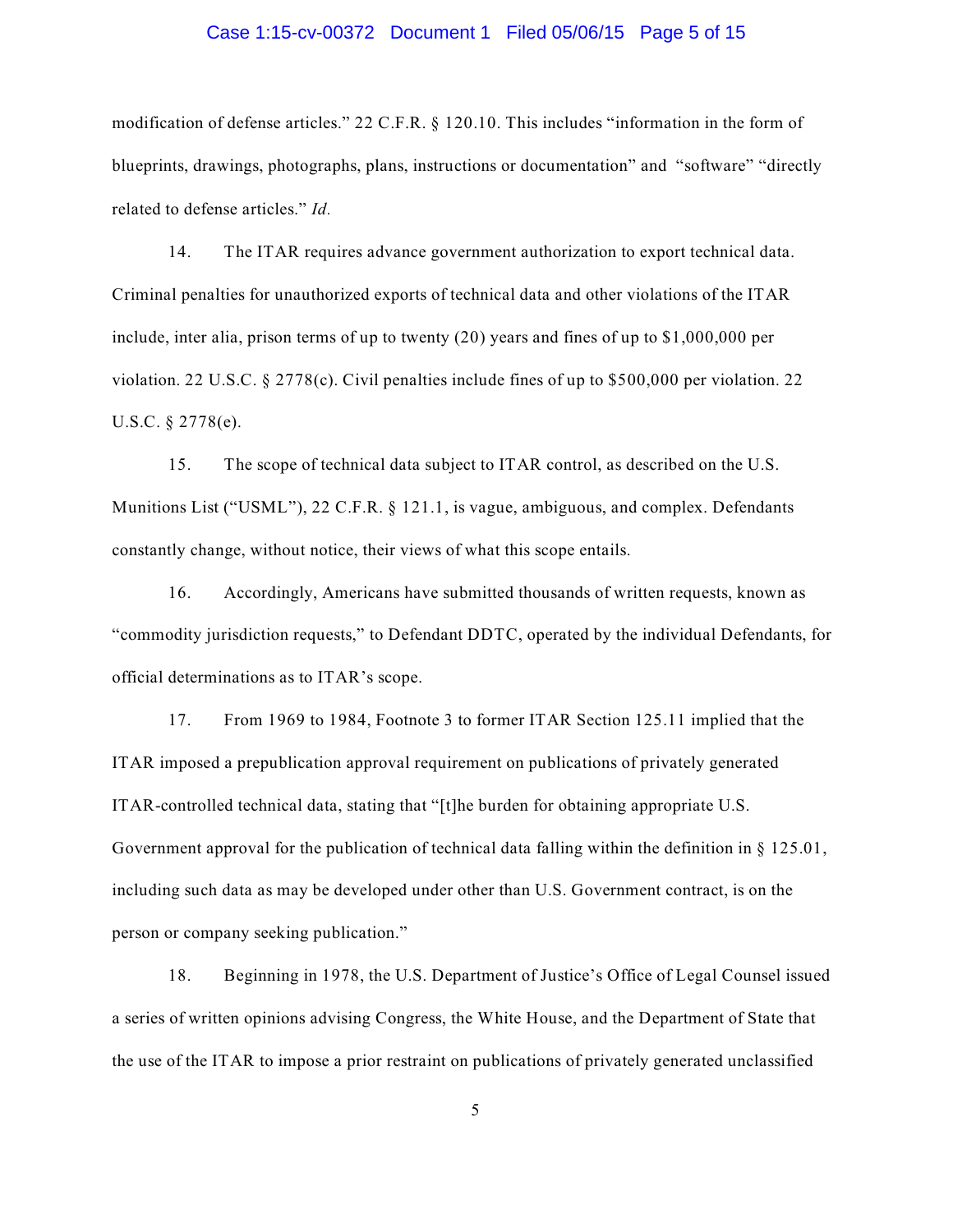# Case 1:15-cv-00372 Document 1 Filed 05/06/15 Page 6 of 15

information into the public domain violated the First Amendment of United States Constitution (the "Department of Justice memoranda"). Defendants Handelman, Peartree, and Heidema were aware of these memoranda at all times relevant to this Complaint.

19. In 1980, the Department of State Office of Munitions Control, the predecessor to Defendant DDTC, issued a official guidance providing that "[a]pproval is not required for publication of data within the United States as described in Section  $125.11(a)(1)$ . Footnote 3 to Section 125.11 does not establish a prepublication review requirement."

20. Thereafter, the Department of State removed Footnote Number 3 from the ITAR, expressly intending to address First Amendment concerns. *See* 49 Fed. Reg. 47,682 (December 6, 1984). As such, to the extent ITAR imposed any prepublication approval requirement on private, non-classified speech, the requirement was ostensibly removed in 1984.

# *The Published Files*

21. Posting technical data on the Internet is perhaps the most common and effective means of creating and disseminating information. A cursory search on Google and other Internet search engines evidences that ITAR technical data is freely published in books, scientific journals, and on the Internet.

22. Plaintiff Defense Distributed publishes files on the Internet as a means of fulfilling its primary missions to promote the right to keep and bear arms and to educate the public, and also to generate revenue with which to sustain itself.

23. Defense Distributed privately generated technical information regarding a number of gun-related items, including a trigger guard, grips, two receivers, a magazine for AR-15 rifles, and a handgun (the "Published Files").

6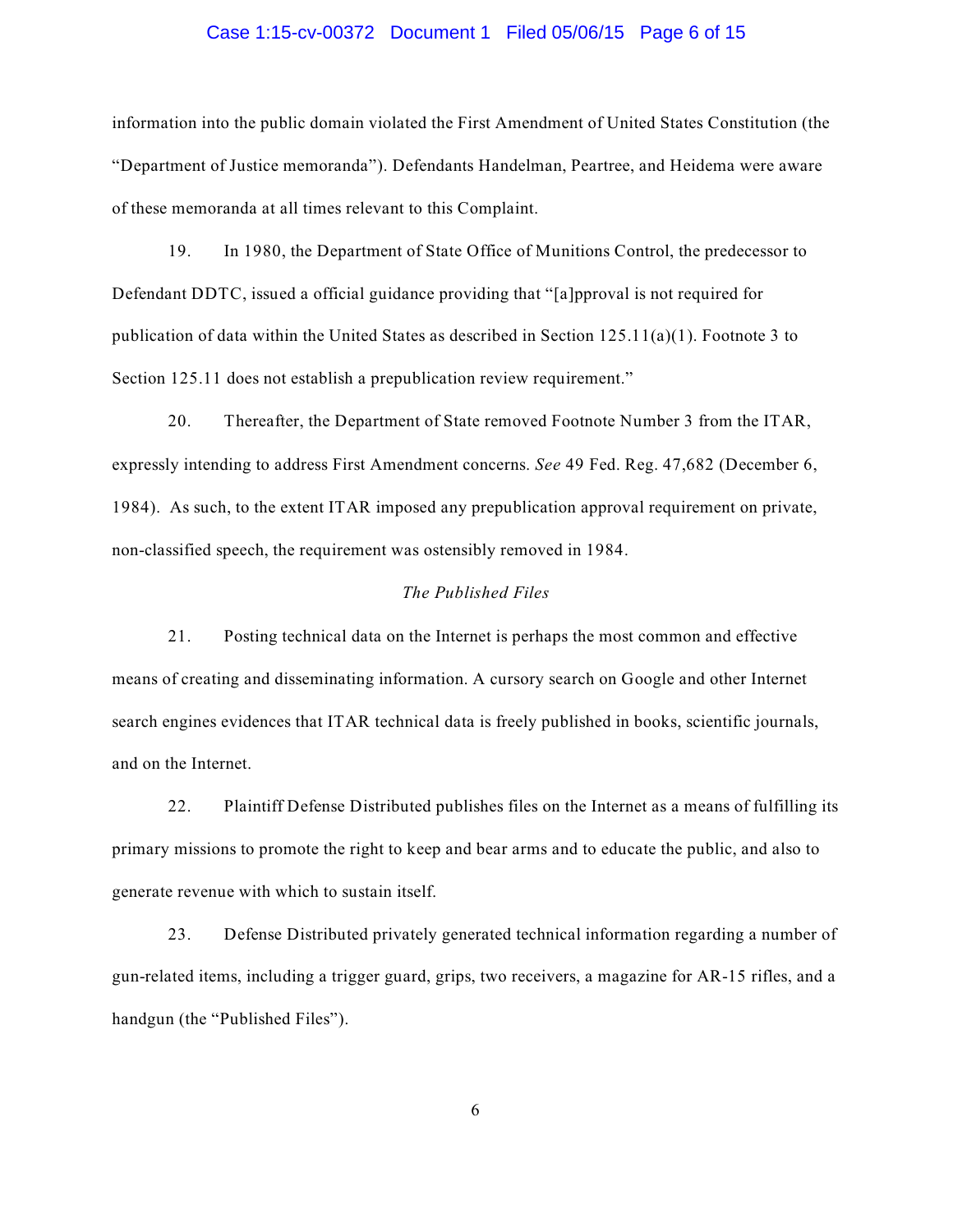# Case 1:15-cv-00372 Document 1 Filed 05/06/15 Page 7 of 15

24. In December 2012, Defense Distributed began posting the Published Files on the Internet for free, at no cost to the public. That publication inherently advanced Defense Distributed's educational mission, and also generated advertising revenue. At the time Defense Distributed posted the Published Files, there was no publicly known case of Defendants enforcing a prepublication approval requirement under the ITAR.

25. Notwithstanding the Department of Justice memoranda, the 1980 guidance, the 1985 ITAR amendment, and Defendants' failure to previously enforce a prepublication approval requirement under the ITAR, on May 8, 2013, acting alone or in concert with other government actors, the Defendants sent Defense Distributed a letter that warned:

DTCC/END is conducting a review of technical data made publicly available by Defense Distributed through its 3D printing website, DEFCAD.org, the majority of which appear to be related to items in Category I of the USML. Defense Distributed may have released ITAR-controlled technical data without the required prior authorization from the Directorate of Defense Trade Controls (DDTC), a violation of the ITAR.

26. At the time it posted the Published Files, Defense Distributed did not know that the Defendants would demand to pre-approve public speech. Defense Distributed believed, and continues to believe, that the United States Constitution guarantees a right to share truthful speech—especially speech concerning fundamental constitutional rights—in open forums. Nevertheless, for fear of criminal and civil enforcement, Defense Distributed promptly complied with Defendants' demands and removed all of the Published Files from its servers.

27. The DDTC letter further directed Defense Distributed to submit the Published Files to DDTC for review using the DDTC "commodity jurisdiction" procedure, the ITAR procedure "used with the U.S. Government if doubt exists as to whether an article or service is covered by the U.S. Munitions List." 22 C.F.R. § 120.4(a). Defense Distributed complied with Defendants' request and filed ten (10) commodity jurisdiction requests covering the Published Files on June 21, 2013.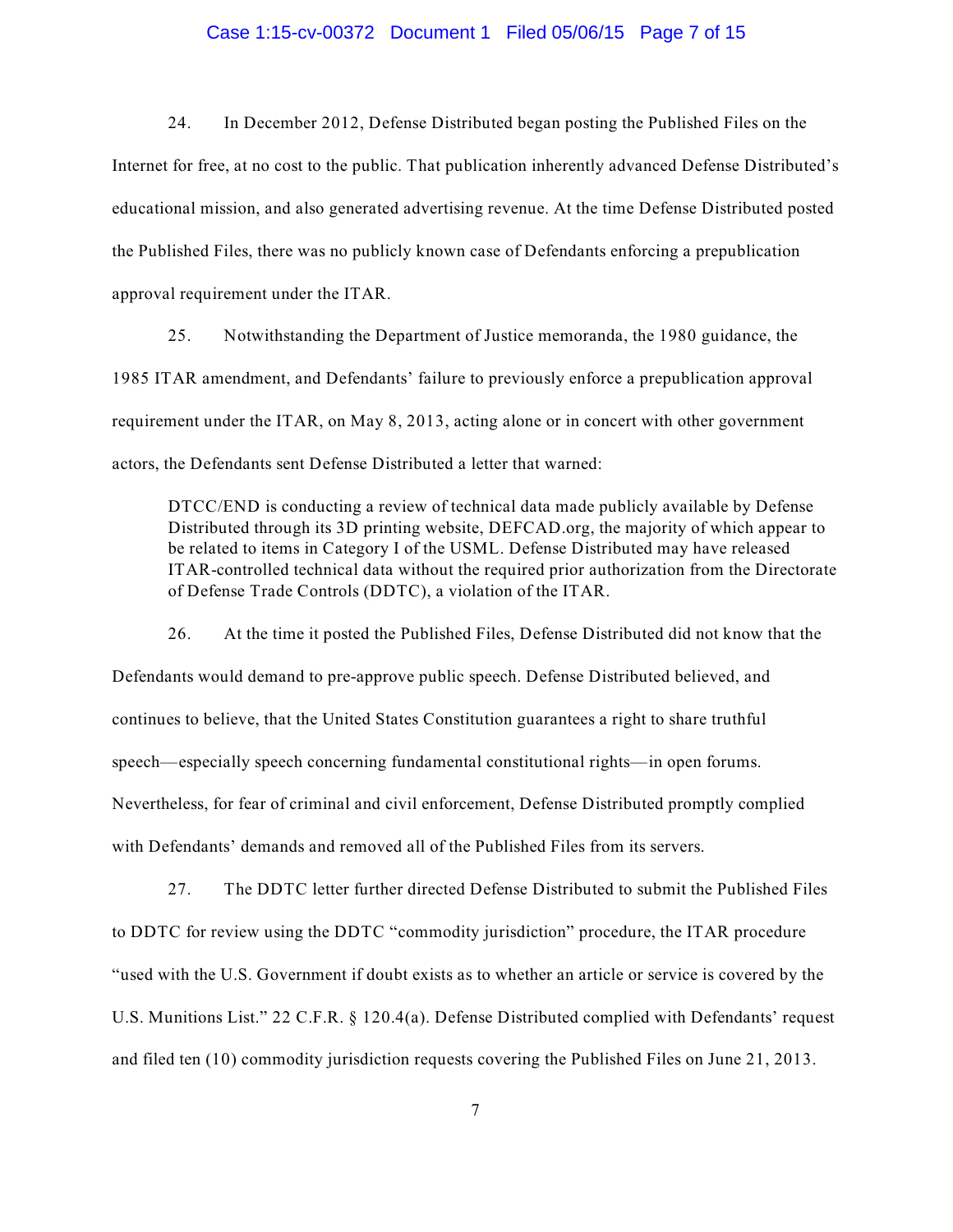# Case 1:15-cv-00372 Document 1 Filed 05/06/15 Page 8 of 15

28. Defendants identify the Department of Defense Office of Prepublication Review and Security ("DOPSR") as the government agency from which private persons must obtain prior approval for publication of privately generated technical information subject to ITAR control. Neither the Code of Federal Regulations nor any other public law establishes a timeline for decision, standard of review, or an appeals process for DOPSR public release determinations. Worsening this situation, DOPSR refuses to review information that it deems is not clearly subject to the ITAR.

29. Nearly two years having passed since Defense Distributed submitted its commodity jurisdiction requests for the Published Files, Defendants have still not responded to those requests.

# *The "Ghost Gunner" Files*

30. On September 25, 2014, Defense Distributed sent DOPSR a request for prepublication approval for public release of files containing technical information on a machine, named the "Ghost Gunner," that can be used to manufacture a variety of items, including gun parts (the "Ghost Gunner Files").

31. On October 1, 2014, DOPSR sent Defense Distributed a letter stating that it refused to review Defense Distributed's request for approval because DOPSR was unsure whether the Ghost Gunner was subject to the ITAR. Also in its letter, DOPSR recommended that Defense Distributed submit another commodity jurisdiction request to the Defendants.

32. Defense Distributed submitted another commodity jurisdiction request for the Ghost Gunner to Defendants on January 2, 2015.

33. On April 13, 2015, Defendant DDTC determined that the Ghost Gunner machine is not subject to ITAR, but that "software, data files, project files, coding, and models for producing a defense article, to include 80% AR-15 lower receivers, are subject to the jurisdiction of the Department of State in accordance with [ITAR]." Defense Distributed did not seek a determination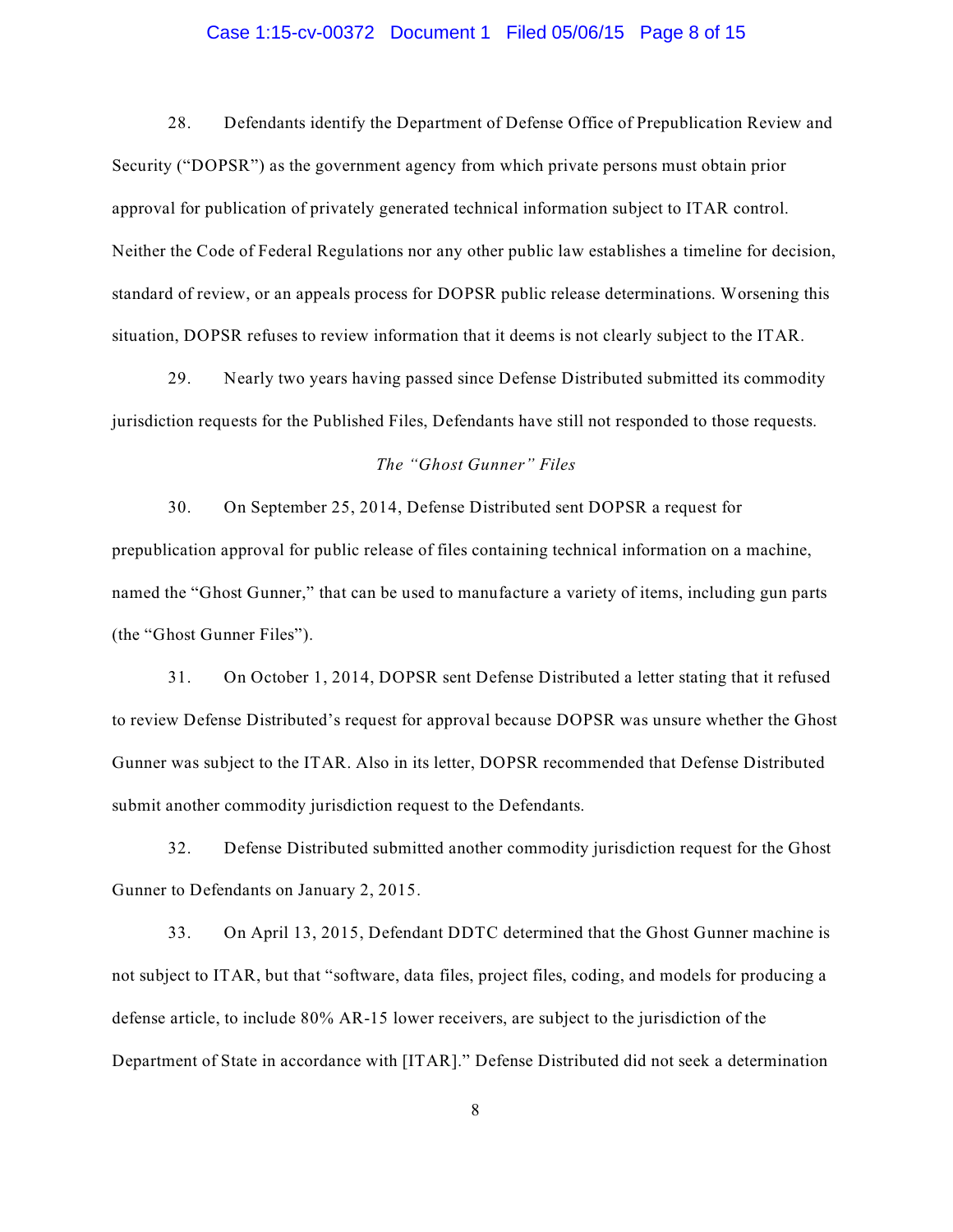# Case 1:15-cv-00372 Document 1 Filed 05/06/15 Page 9 of 15

with respect to such files, but it did seek a determination as to whether the software necessary to build and operate the Ghost Gunner machine is ITAR-controlled. Defendant DDTC subsequently clarified that such software is, like the machine itself, not subject to ITAR controls, but reiterated its ruling with respect to software related to the production of a "defense article."

# *Prior Restraint on CAD Files*

34. Since September 2, 2014, Defense Distributed has made multiple requests to DOPSR for prepublication review of certain computer-aided design ("CAD") files.

35. On December 31, 2014, nearly four months after Defense Distributed submitted the first of the CAD review requests, DOPSR sent Defense Distributed two letters dated December 22, 2014, stating that it refused to review the CAD files. DOPSR's decision was made, in whole or in part, with specific direction from Defendant Smith.

36. The DOPSR letter directed Defense Distributed to the DDTC Compliance and Enforcement Division for further questions on public release of the CAD files. However, because this is not the DDTC division responsible for issuing licenses or other forms of DDTC authorization, on January 5, 2015, Defense Distributed sent a written request to Defendants for guidance on how to obtain authorization from DDTC Compliance for release of the CAD files. To date, Defendants have not responded to Defense Distributed's request for guidance.

# *Prior Restraint on Other Files*

37. Defense Distributed has and will continue to create and possess other files that contain technical information, to include design drawings, rendered images, written manufacturing instructions, and other technical information that Defense Distributed intends to post to public forums on the Internet. Many of these files are described in the USML.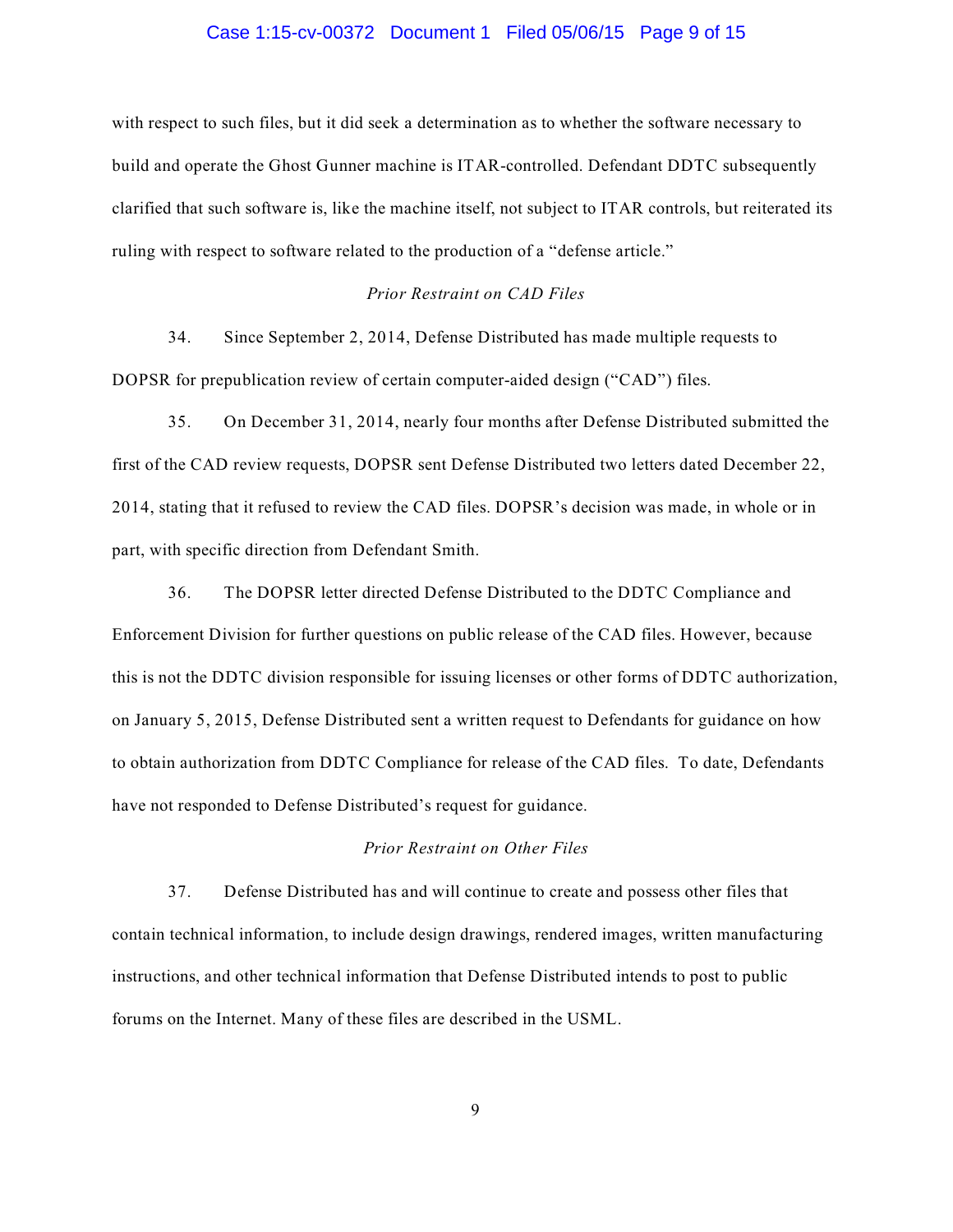#### Case 1:15-cv-00372 Document 1 Filed 05/06/15 Page 10 of 15

38. Plaintiff SAF's members, including, e.g., Conn Williamson and Peter Versnel, have a keen interest in accessing, studying, sharing, modifying, and learning from Defense Distributed's various files, as well as similar 3D printing files related to firearms that they or others have created. But for Defendants' prepublication approval requirement on such files, SAF would expend its resources to publish and promote, on the Internet, the distribution of Defense Distributed's various files, and similar files generated by its members and others.

# *Great, Irreparable, and Continuing Harm*

39. But for Defendants' impositions upon the distribution of the Published Files, Ghost Gunner Files, CAD Files, and Defense Distributed's other files (collectively, the "Subject Files"), Plaintiffs would freely distribute the Subject Files. Plaintiffs refrain from distributing the Subject Files because they reasonably fear that Defendants would pursue criminal and civil enforcement proceedings against Plaintiffs for doing so.

40. Defendants' acts have thus caused irreparable injury to Plaintiffs, their customers, visitors, and members, whose First, Second, and Fifth Amendment rights are violated by Defendants' actions. Defendants' acts have further caused Defense Distributed to suffer monetary loss as a result of its inability to publish the Subject Files.

# COUNT ONE ULTRA VIRES GOVERNMENT ACTION

41. Paragraphs 1 through 40 are incorporated as though fully set forth herein.

42. The Defendants' imposition of the prepublication requirement, on any non-classified privately-generated speech, including on (but not limited to) the Subject Files, lies beyond any authority conferred upon them by Congress under the AECA, as confirmed by the 1985 ITAR amendment. Accordingly, Defendant' imposition of the prepublication approval requirement is ultra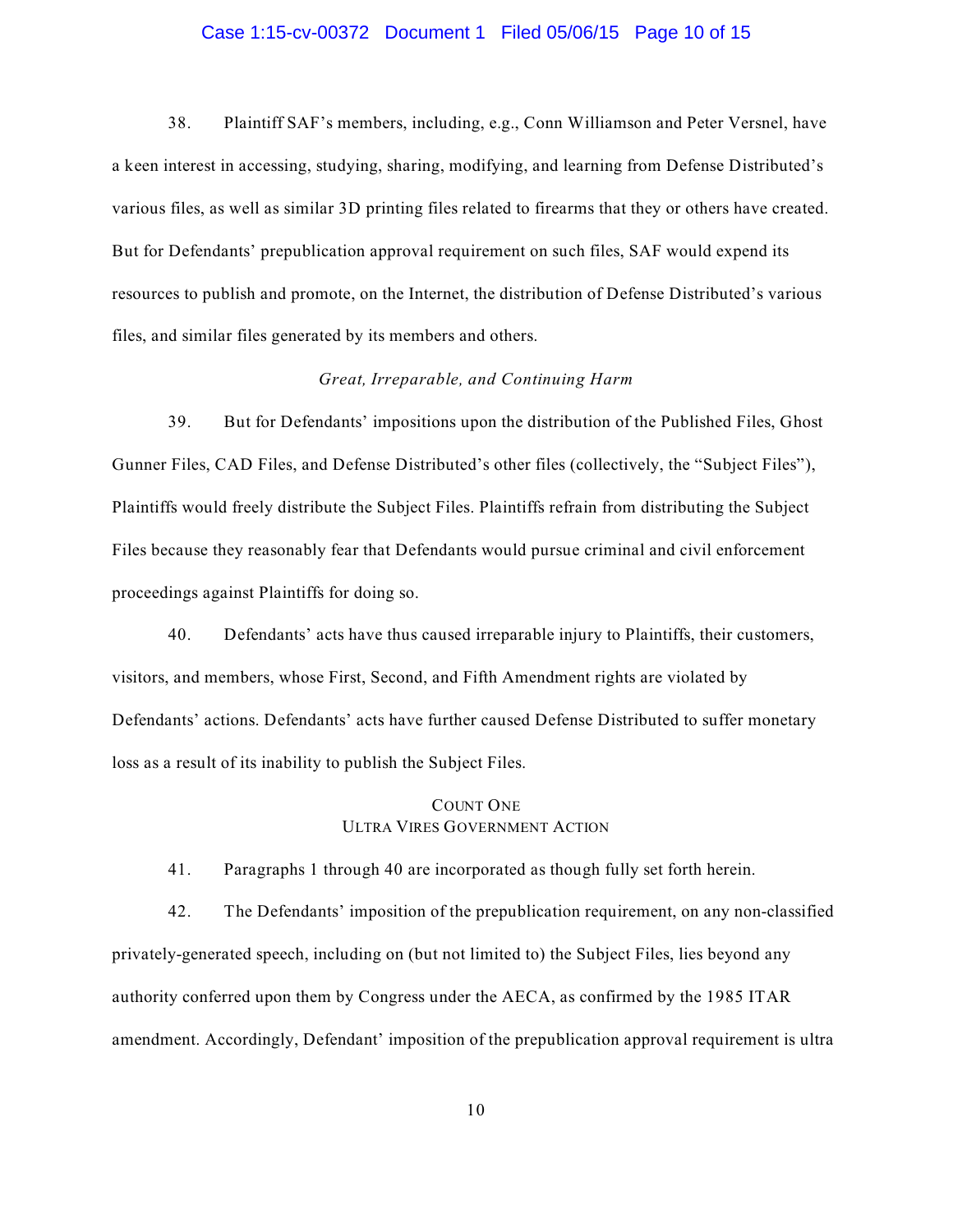# Case 1:15-cv-00372 Document 1 Filed 05/06/15 Page 11 of 15

vires and Plaintiffs are entitled to injunctive relief against Defendants' application of the prepublication approval requirement.

# COUNT TWO

# RIGHT OF FREE SPEECH—U.S. CONST. AMEND. I

43. Paragraphs 1 through 42 are incorporated as though fully set forth herein.

44. Defendants' prepublication approval requirement is invalid on its face, and as applied to Plaintiffs' speech, as an unconstitutional prior restraint on protected expression.

45. Defendants' prepublication approval requirement is invalid on its face, and as applied to Plaintiffs' speech, as overly broad, inherently vague, ambiguous, and lacking adequate procedural protections.

46. Defendants' prepublication approval requirement is invalid as applied to Defense Distributed's posting of the Subject Files, because Defendants have selectively applied the prior restraint based on the content of speech and/or the identity of the speaker.

47. Defendants' interruption and prevention of Plaintiffs from publishing the subject files, under color of federal law, violates Plaintiffs' rights under the First Amendment to the United States Constitution, causing Plaintiffs, their customers, visitors and members significant damages. Plaintiffs are therefore entitled to injunctive relief against Defendants' application of the prior restraint.

# COUNT THREE RIGHT TO KEEP AND BEAR ARMS—U.S. CONST. AMEND. II

48. Paragraphs 1 through 47 are incorporated as though fully set forth herein.

49. The fundamental Second Amendment right to keep and bear arms inherently embodies two complimentary guarantees: the right to acquire arms, and the right to make arms. See, *e.g. Mance* v. *Holder*, 2015 WL 567302 \*15 n. 8, 2015 U.S. Dist. LEXIS 16679 \*25 n.8 (N.D.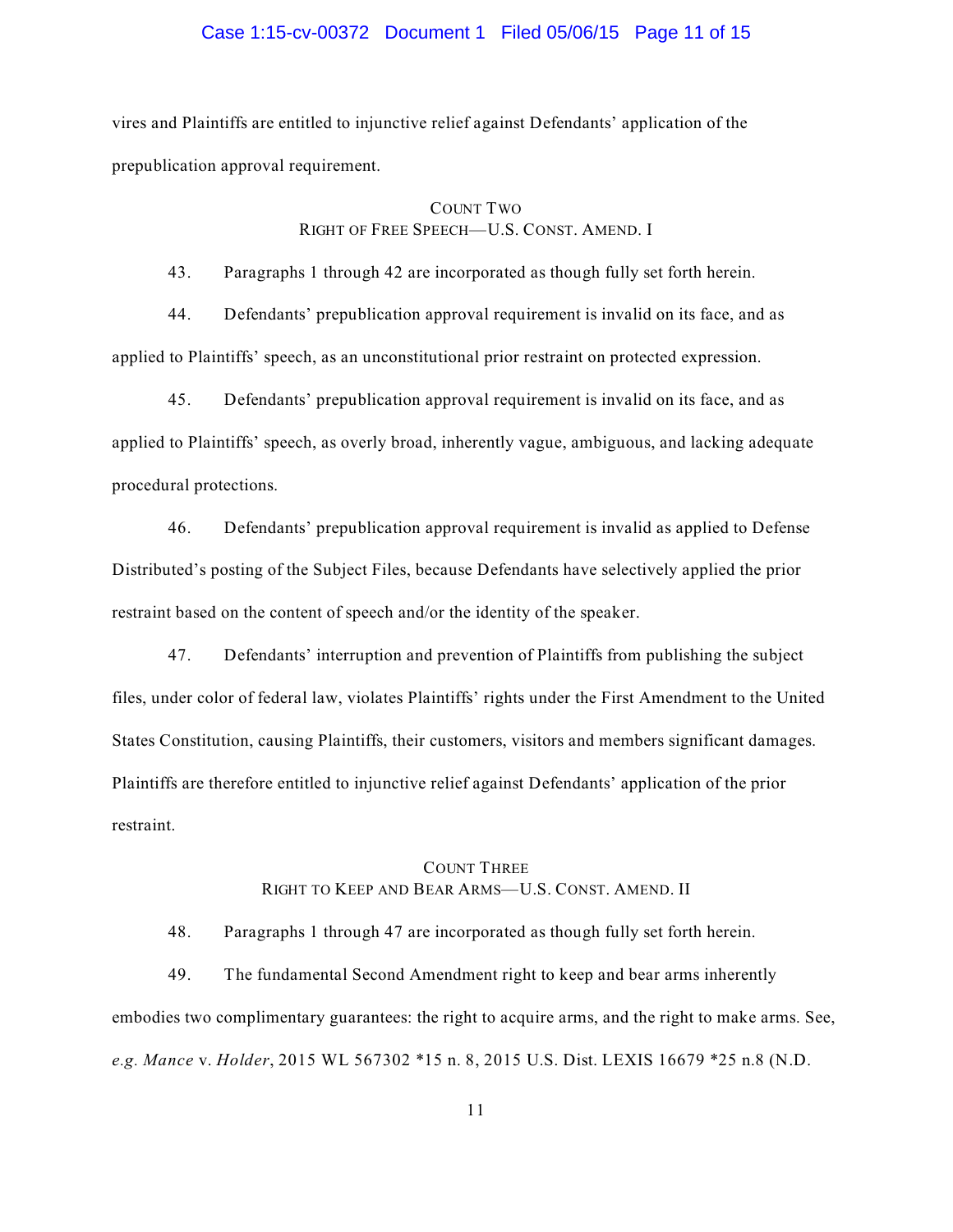#### Case 1:15-cv-00372 Document 1 Filed 05/06/15 Page 12 of 15

Tex. Feb. 11, 2015) ("the Court finds that operating a business that provides Second Amendment services is generally protected by the Second Amendment, and prohibitions on firearms sales are subject to similar scrutiny.").

50. If one cannot acquire or create arms, one cannot exercise Second Amendment rights. Infringing upon the creation and acquisition of arms of the kind in common use for traditional lawful purposes violates the Second Amendment. *District of Columbia* v. *Heller*, 554 U.S. 570, 627 (2008).

51. By maintaining and enforcing the prepublication approval requirement and forbidding Plaintiffs' from publishing the subject files, which concern the lawful manufacture of firearms, Defendants are violating the Second Amendment rights of Plaintiffs, their customers, members, and visitors. Plaintiffs are therefore entitled to injunctive relief against Defendants' application of the prior restraint.

#### COUNT FOUR

# RIGHT TO DUE PROCESS OF LAW—U.S. CONST. AMEND. V

52. Paragraphs 1 through 51 are incorporated as though fully set forth herein.

53. The Due Process Clause of the Fifth Amendment to the United States Constitution requires the Government to provide fair notice of what is prohibited, prohibits vague laws, and prevents arbitrary enforcement of the laws.

54. On its face, Defendants' prepublication approval requirement is overly broad, vague, arbitrary, and lacks adequate procedural safeguards. Plaintiffs are therefore entitled to injunctive relief against Defendants' application of the prior restraint.

55. As applied to Defense Distributed, Defendants' imposition of the prepublication approval requirement, continuing refusal to advise Defense Distributed of what speech requires prior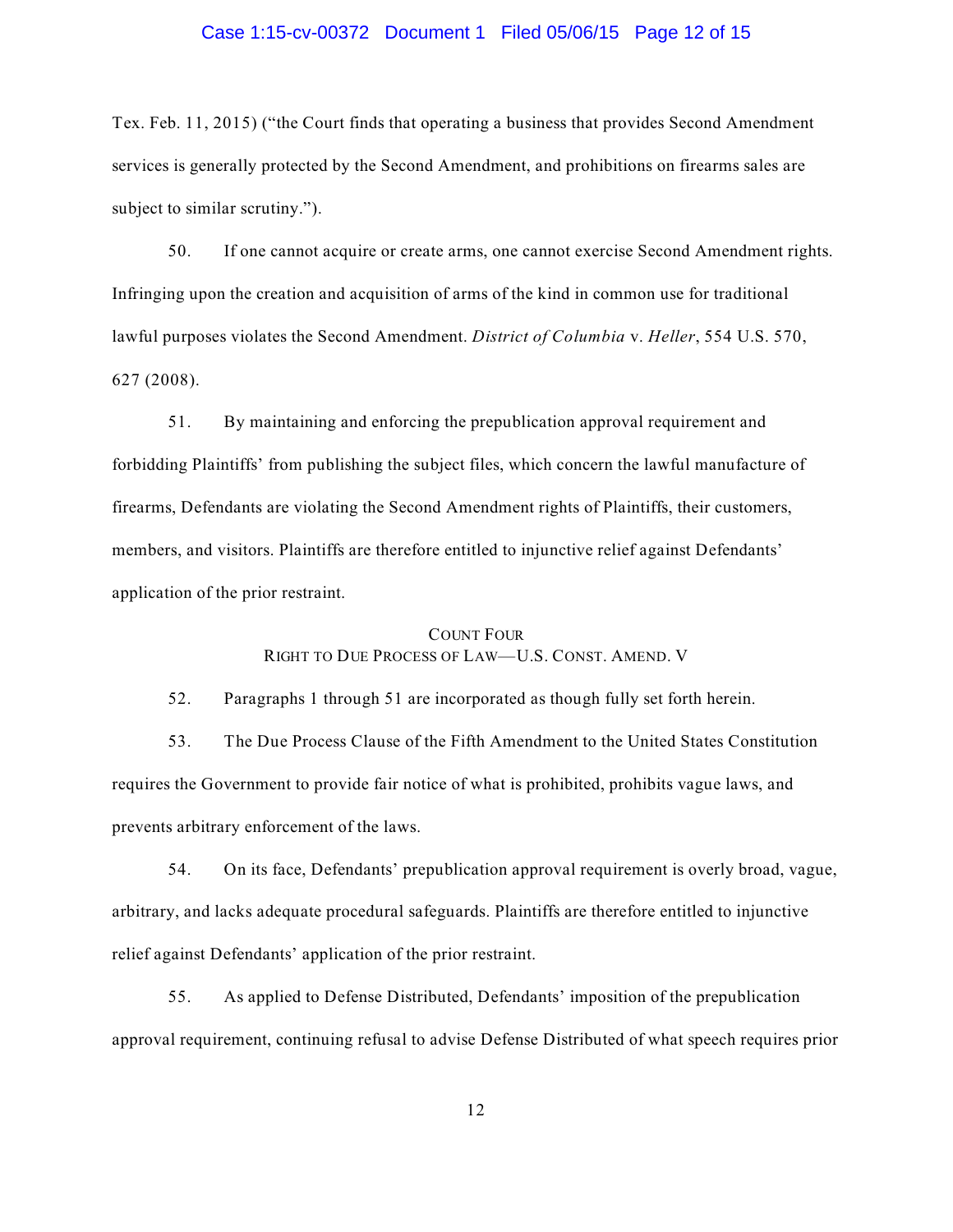### Case 1:15-cv-00372 Document 1 Filed 05/06/15 Page 13 of 15

approval, and failure to provide a process for timely review of Defense Distributed's speech have deprived Defense Distributed of its right to fair notice of what is required under the law and adequate process, in violation of the Fifth Amendment. Defense Distributed is therefore entitled to injunctive relief against Defendants' application of the prior restraint.

# COUNT FIVE VIOLATION OF CONSTITUTIONAL RIGHTS—*BIVENS* ACTION

56. Paragraphs 1 through 55 are incorporated as though fully set forth herein.

57. By maintaining and enforcing the prepublication approval requirement and

forbidding Defense Distributed from publishing the Subject Files, Defendants are propagating customs, policies, and practices that are unlawful under clearly established law and that violate Defense Distributed's individual rights and those of its patrons under the First, Second and Fifth Amendments to the United States Constitution.

58. As a direct cause of Defendants Handelman, Peartree, Heidema, and Smith's violations of Defense Distributed's rights and the rights of its patrons, Defense Distributed suffered financial losses, entitling Defense Distributed to recover compensatory damages from Defendants Handelman, Peartree, Heidema, and Smith.

59. Defendants Handelman, Peartree, Heidema, and Smith acted with evil motive, actual malice, oppression, intent to injure, or reckless or callous disregard for Defense Distributed's rights, such that punitive and exemplary damages are appropriate.

### PRAYER FOR RELIEF

WHEREFORE, Plaintiffs request that judgment be entered in their favor and against Defendants as follows: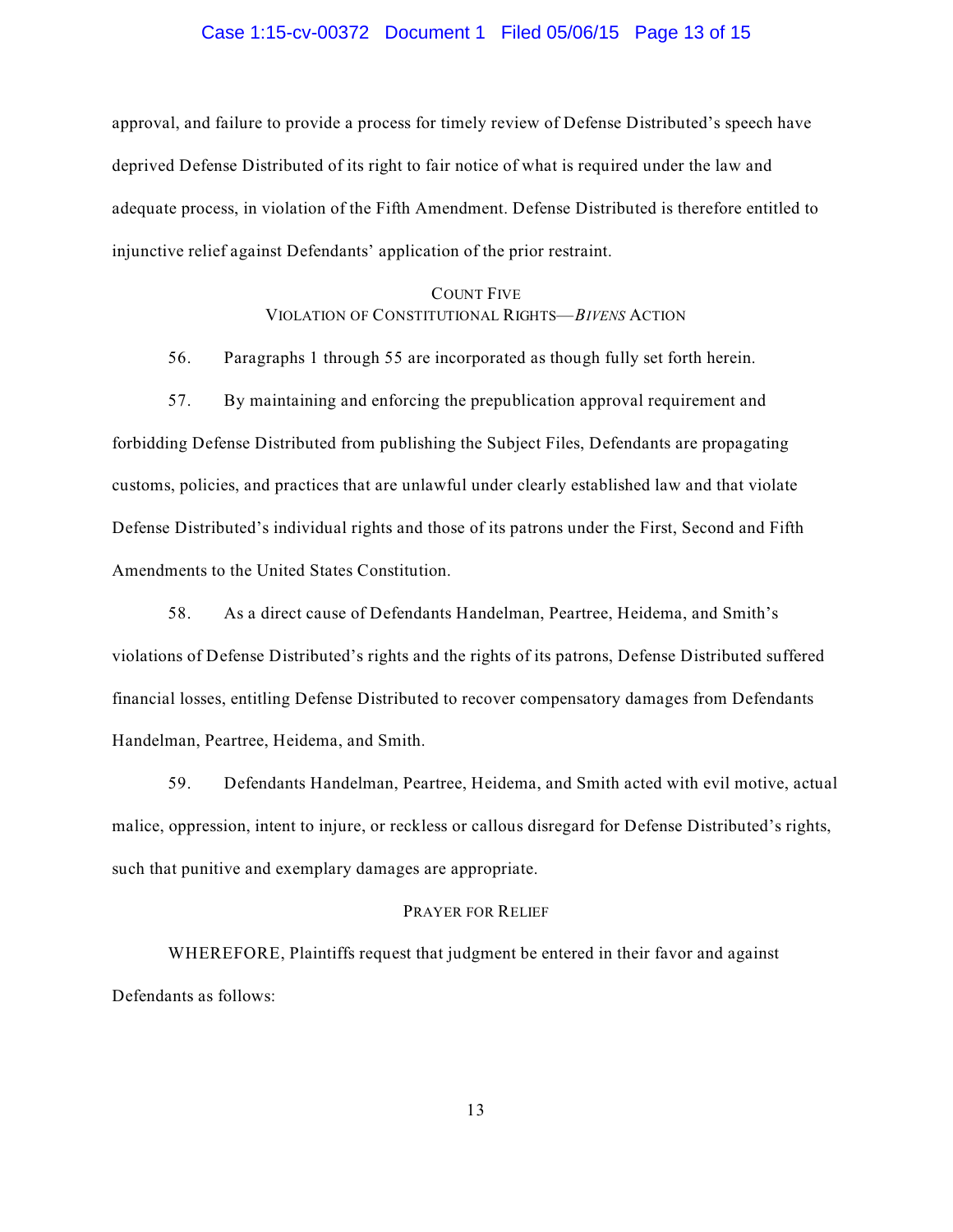# Case 1:15-cv-00372 Document 1 Filed 05/06/15 Page 14 of 15

1. A declaration that Defendants' prepublication approval requirement for privately generated unclassified information is, on its face and as applied to Plaintiffs' speech, null and void, and of no effect, as an unconstitutional Ultra Vires government action.

2. A declaration that Defendants' prepublication approval requirement for privately generated unclassified information, on its face and as applied to Plaintiffs' posting of the Subject Files, violates the First Amendment to the United States Constitution;

3. A declaration that Defendants' prepublication approval requirement for privately generated unclassified information, on its face and as applied to Plaintiffs' posting of the Subject Files, violates the Second Amendment to the United States Constitution;

4. A declaration that Defendants' prepublication approval requirement for privately generated unclassified information, on its face and as applied to Plaintiffs' posting of the Subject Files, violates the Fifth Amendment to the United States Constitution;

5. An order permanently enjoining Defendants, their officers, agents, servants, employees, and all persons in active concert or participation with them who receive actual notice of the injunction, from enforcing the prepublication approval requirement against privately generated unclassified information;

6. An order permanently enjoining Defendants, their officers, agents, servants, employees, and all persons in active concert or participation with them who receive actual notice of the injunction, from enforcing the prepublication approval requirement against Plaintiffs' publication of the Subject Files;

7. An award of compensatory and punitive and exemplary damages to Defense Distributed against Handelman, Peartree, Heidema, and Smith in an amount according to proof at trial, owing to their direct actions that caused or contributed to Defense Distributed's injuries;